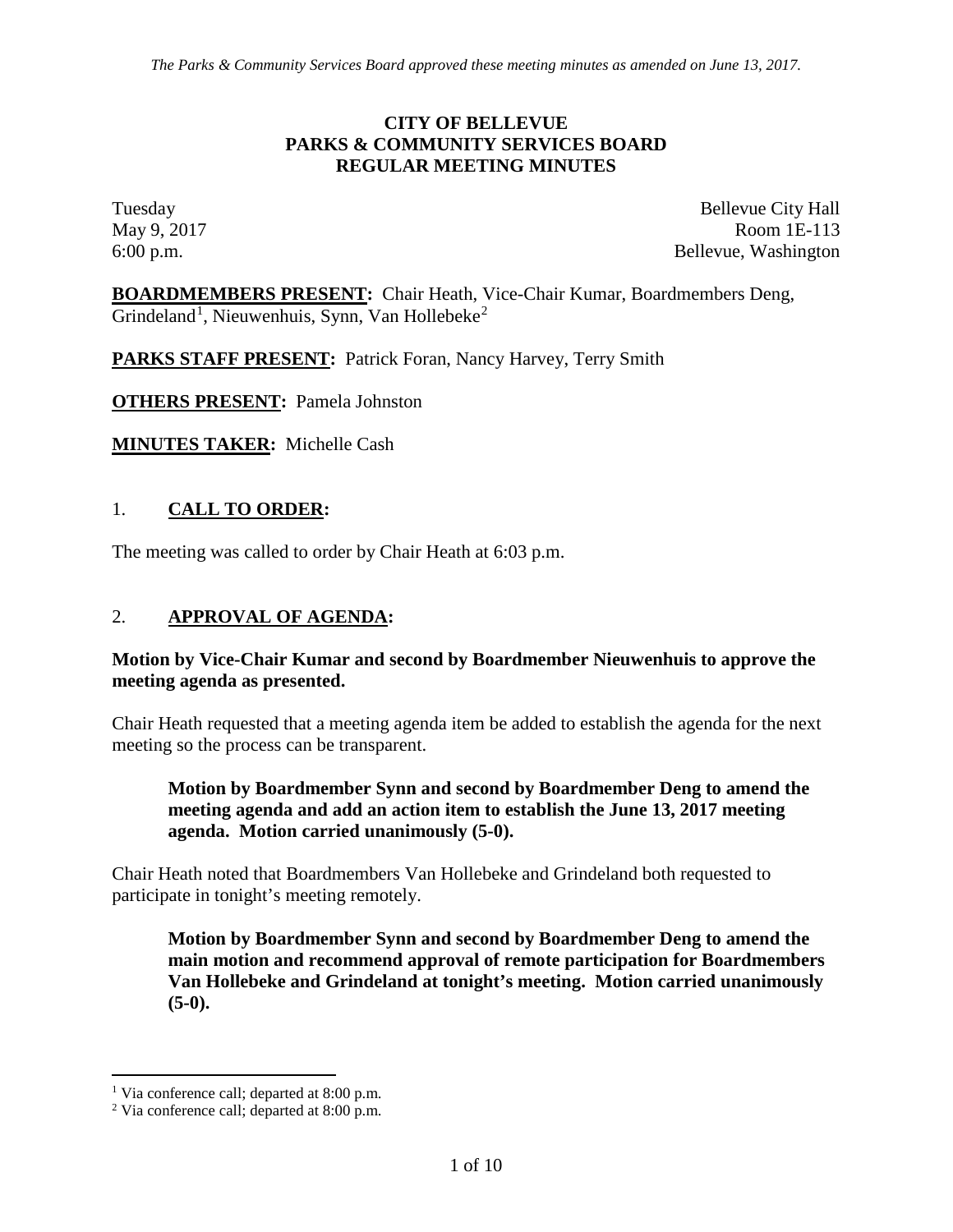**At the question, motion carried unanimously (7-0) to approve the meeting agenda as amended.**

## 3. **APPROVAL OF MINUTES:**

**Motion by Boardmember Nieuwenhuis and second by Boardmember Deng to approve the April 11, 2017 Parks & Community Services Board Meeting Minutes as presented. Motion carried unanimously (7-0).**

# 4. **ORAL COMMUNICATIONS/PUBLIC COMMENTS:**

*None.*

### 5. **COMMUNICATIONS FROM CITY COUNCIL, COMMUNITY COUNCIL, BOARDS AND COMMISSIONS:**

*None.*

# 6. **DIRECTOR'S REPORT:**

• Follow-up on Oral Communications/Public Comments from prior meetings

Mr. Foran invited Boardmembers to the Downtown Park Grand Opening on June 28, 2017. He also reported that the contractor has officially begun work at the Meydenbauer Bay Park project. Boardmember Nieuwenhuis suggested that the Board take a tour of the Meydenbauer Bay project.

# 7. **BOARD COMMUNICATIONS:**

Vice-Chair Kumar enjoyed Lewis Creek Park on Arbor Day. She also walked many Bellevue trails and is looking forward to the Downtown Park Grand Opening.

Boardmember Deng expressed her concern about park designated parking spots being utilized for Kids Quest parking.

Boardmember Grindeland recently provided materials about Bellevue's parks at a community event. She noted that people especially liked the park map and Natural Resource Program Guide. She suggested that Boardmembers should carry extra copies of this guide and distribute it to community members. She encouraged Boardmembers to be aware of what's going on in our parks and talk with citizens about our activities and projects.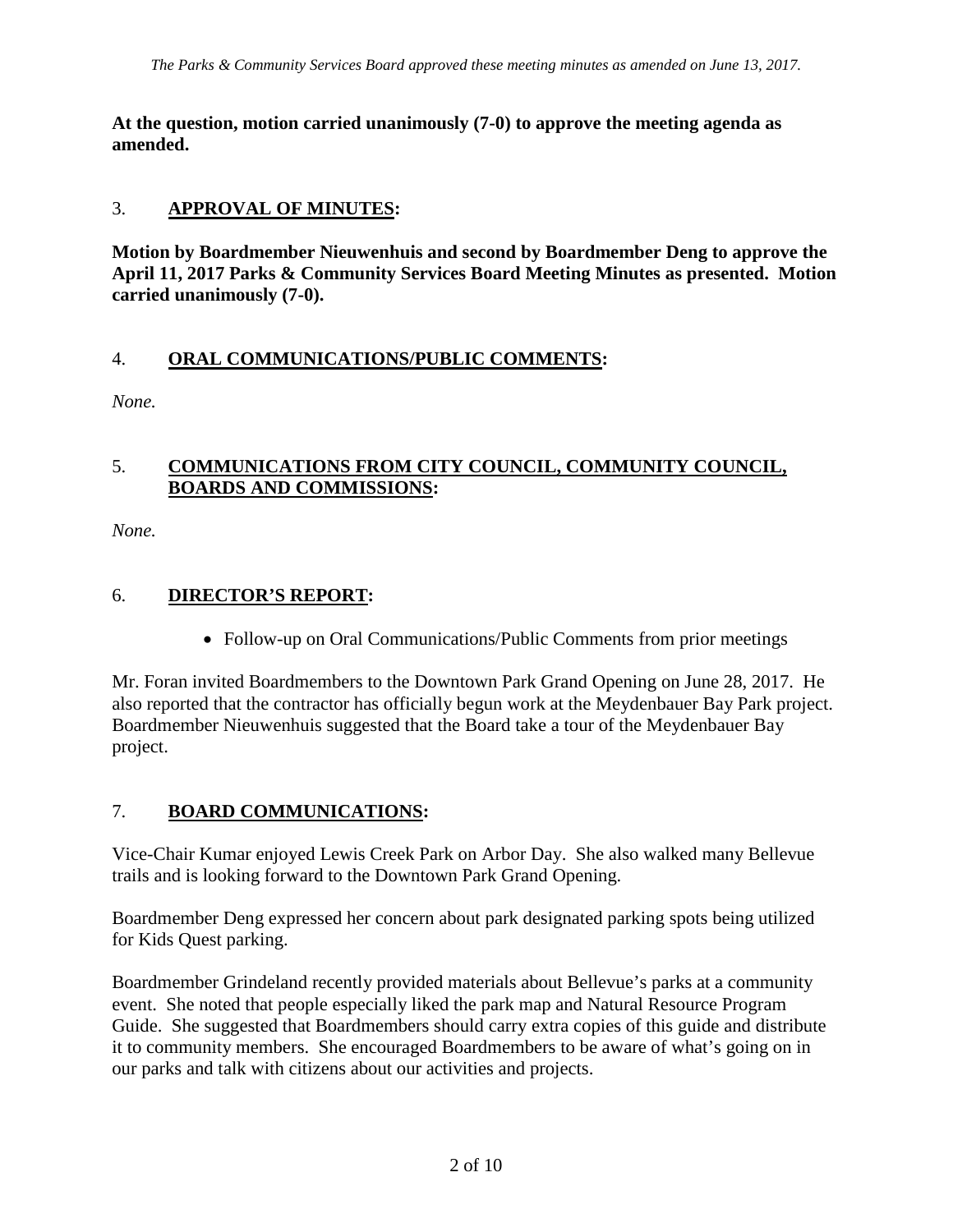Boardmember Van Hollebeke discussed an article that was recently published in the *Bellevue Reporter* that discussed Council revisiting the idea of a regional aquatic center. Boardmember Van Hollebeke requested an update regarding this information.

Boardmember Synn discussed some of the highlights from a Microsoft Ability Conference that he recently attended. He explained that Microsoft is trying to change the culture for diversity inclusion. Boardmember Synn stressed that the marketing materials, particularly for Downtown Park, highlight accessibility. In addition, Boardmember Synn would like "community services" added to a future meeting agenda.

# 8. **CHAIR COMMUNICATION & DISCUSSION:**

# A. Next Quarter's Agenda Items

*Deferred until later in the meeting agenda.*

# 9. **BOARDMEMBER COMMITTEE/LIAISON REPORTS:**

Mr. Foran noted that May 20, 2017 is National Kids to Parks Day, which is a nationwide grassroots movement to connect youth with nature and encourage them to explore outdoors. A Proclamation will be presented at the May 15, 2017 City Council meeting. Boardmembers Grindeland and Nieuwenhuis (and possibly Vice-Chair Kumar and Boardmember Deng) will attend the meeting to accept the Proclamation.

• Wilburton Citizen Advisory Committee – Vice-Chair Kumar

Vice-Chair Kumar distributed the following handouts that were discussed at her recent Wilburton CAC meeting:

- Draft Vision Statement
- Wilburton Commercial Area Study (No Action Alternative: Baseline Summary)
- CAC 4 Dot Exercise
- Dot Exercise Results (Connectivity, Public Space, Neighborhood Core)
- Drawing Exercise Results:
	- o CAC Completed Drawings
	- o CAC & Property Owner Responses
	- o CAC Data Summary Maps
	- o Property Owner Data Summary Maps
	- o Consultant Data Summary Maps

Boardmember Synn inquired if there is a separate Land Use Code for Wilburton. Mr. Foran confirmed that there is a separate Land Use Code for Wilburton.

Boardmember Deng expressed interest in attending another walking tour of the Grand Connection, similar to the tour that was provided in February, 2017.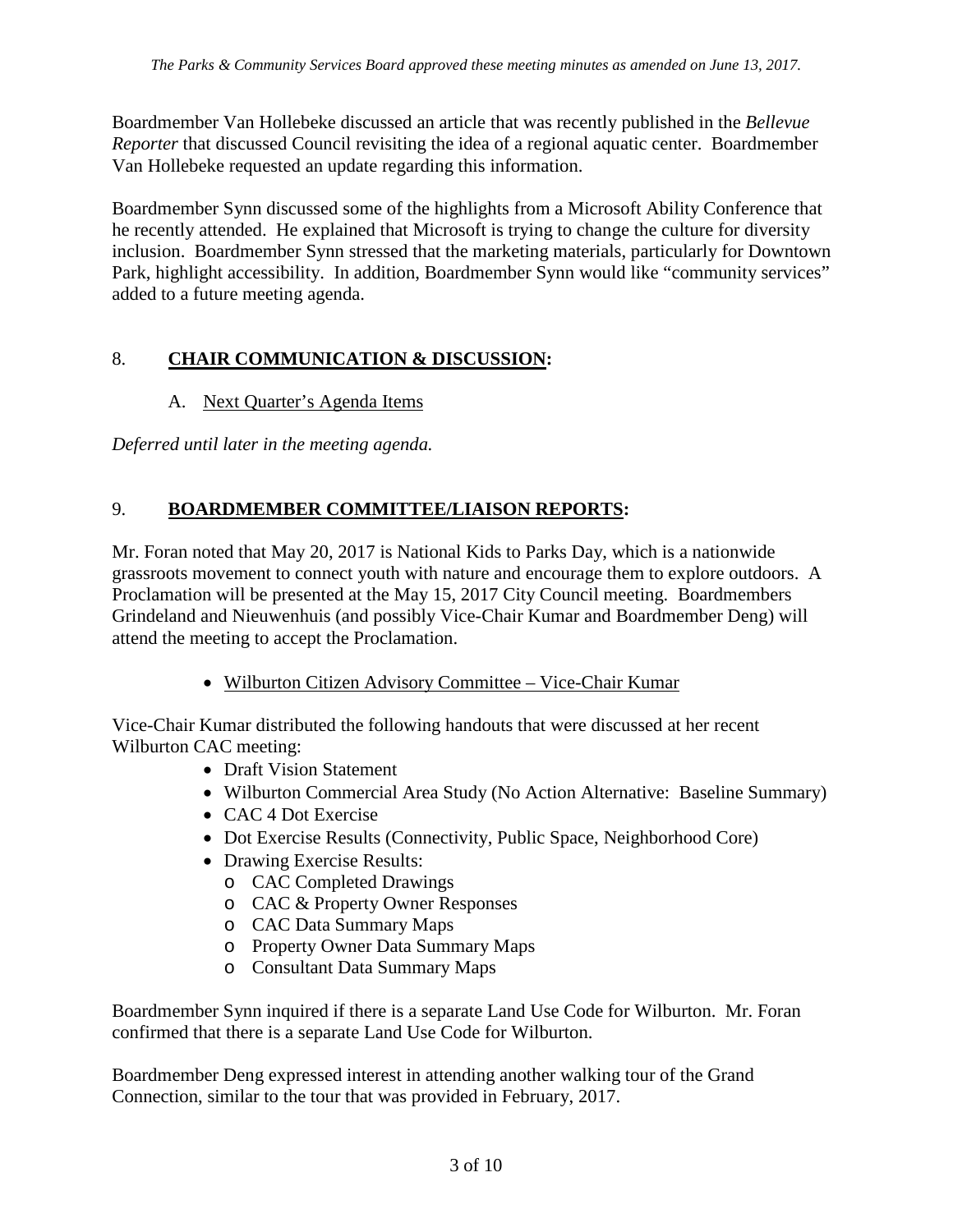## 10. **DISCUSSION/ACTION ITEMS**

### A. Downtown Livability Initiative: Are plazas open spaces or parks?

Chair Heath reported that he and Boardmember Synn attended a recent Planning Commission meeting to discuss the items that were identified on page 5 of the April 11, 2017 Parks & Community Services Board meeting minutes. Chair Heath noted that Boardmember Synn presented the information and clarified to the Planning Commission why the Board was responding so late in the process.

Boardmember Synn noted that there was tremendous support from the Planning Commission regarding his comments. The Planning Commission favored the interactive style of the Parks Board. In addition, Boardmember Synn noted that there was a lot of discussion about the impact and vision of parks. He clarified that Bellevue parks constitutes less than 6% of property in the downtown corridor.

Boardmember Synn discussed the Parks' concept of having a certain amount of parks and open spaces in each quadrant of the downtown corridor. Subsequently, Chair Heath and Boardmember Synn were approached after the Planning Commission meeting by a property owner that is selling 11 acres in the downtown corridor. In addition, Boardmember Synn noted that Councilmember Wallace clarified that the Planning Commission meeting is not the best forum to strategize on increasing park land in Bellevue. He submitted an email to staff with a number of suggestions to acquire land including: U.S. Post Office location (Bellevue Way); and providing an incentive system within the land use code.

Chair Heath noted that the Planning Commission appreciated the Parks Board's visit. He also clarified that the property owner in the downtown corridor has met with staff. Vice-Chair Kumar suggested that the contact information of this person be forwarded to staff so it gets to the appropriate person (Mr. Foran). Mr. Foran noted that he has not met with anyone in the downtown corridor selling 11 acres of property. He reiterated the importance of forwarding this type of information to staff to alleviate confusion. Mr. Foran also clarified that staff received and is evaluating the suggestions proposed by Councilmember Wallace.

Boardmember Synn explained that the Planning Commission requested that the Parks Board define/adopt a definition for "open space" and whether or not a plaza qualifies as open space. Mr. Foran noted that the city does not have a concrete definition of "open space." If one were to be adopted it should be adopted by City Council and then included in the Parks & Open Space Plan.

During Boardmember Synn's research, he found New York City Parks Department's definition of open space to be the most suitable for Bellevue. It states: "Open space is defined as publicly accessible, publicly or privately owned land that operates or is available for leisure, play, or sport, or serves to protect or enhance the natural environment."

Boardmember Van Hollebeke noted that plazas are used all over New York City for open spaces and park-like uses. There are over 100 plazas in NYC and the city has a unique program for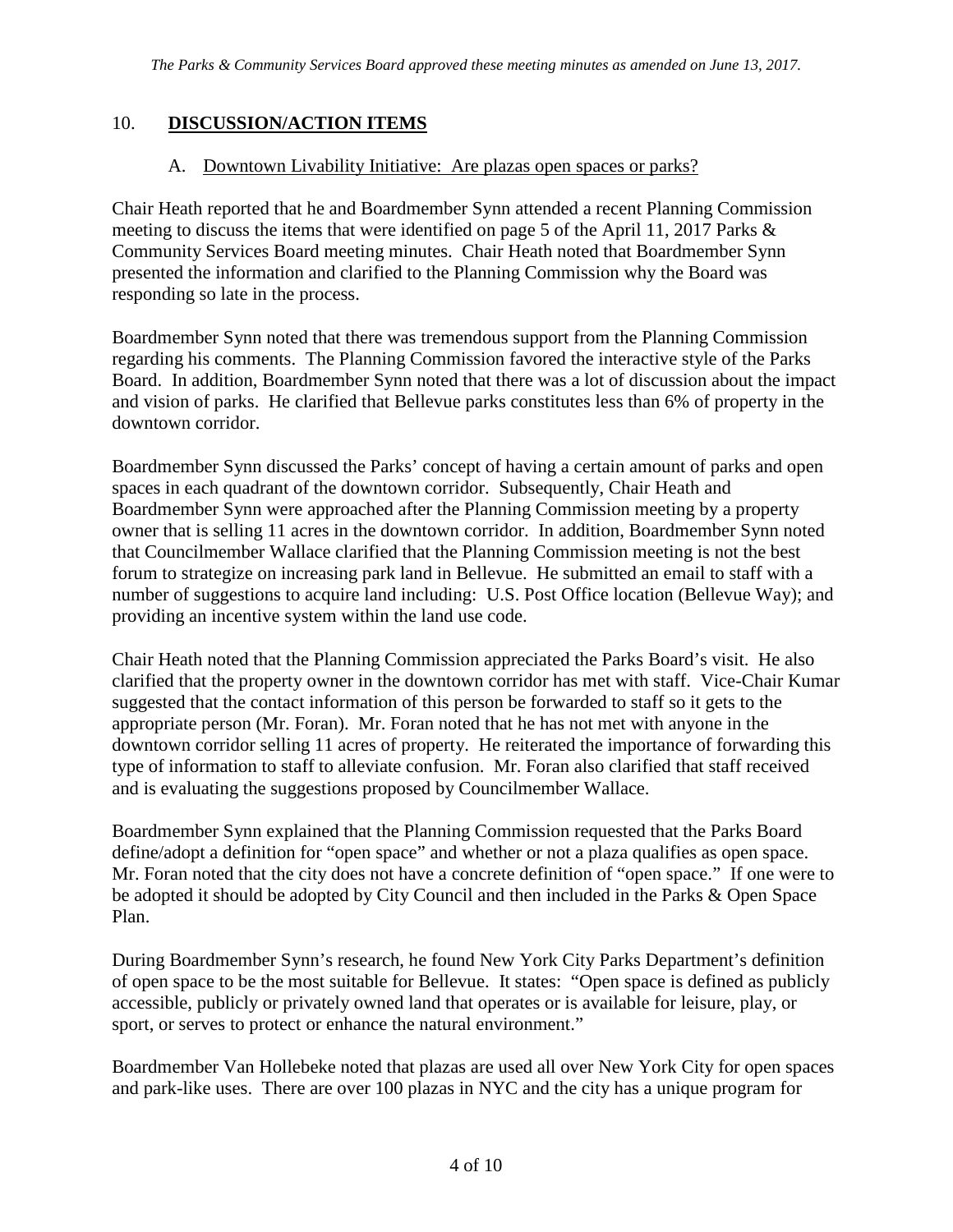plazas. NYC is known for some very famous parks (e.g., 850 acres for Central Park). Boardmember Van Hollebeke suggested that Bellevue evaluate NYC's model for programming plazas to see if this type of use might be beneficial in Bellevue. He noted that NYC has three different plaza types: 1) permanent; 2) interim; and 3) one-day. Boardmember Van Hollebeke explained that there is a creative attitude toward any space within NYC and there is an open space planning process. In NYC, virtually any space can be turned into a park-like experience. Boardmember Van Hollebeke believes that plazas should be considered park-like spaces. He suggested that Bellevue interact with developers in a different way so that plazas and open spaces become more open to the public. Vice-Chair Kumar agreed with Boardmember Van Hollebeke and used the example of Bellevue's farmer's markets that provide a plaza-like experience. She also cited Compass Plaza as another example.

Boardmember Grindeland also favored Boardmember Van Hollebeke's concept. She inquired who would insure and oversee the plazas. Mr. Foran clarified that most plazas in the downtown corridor were created by developers through the incentive program. The property is typically owned by property owners and there is a permanent public easement over the use of the property for public access. The easement typically specifies the areas that can be utilized for public access.

Rather than reject a plaza program, Boardmember Van Hollebeke encouraged Boardmembers to think creatively and determine what is desired, and then identify potential partners to accomplish the goal. He noted that NYC actively reaches out to organizations to solicit various spaces to utilize as plazas.

Boardmember Nieuwenhuis concurred with Boardmember Van Hollebeke and views plazas as potentially having park-like benefits.

In order for a plaza to be considered an open space, Boardmember Deng thinks that free parking and programming should be available for the space.

Boardmember Synn likes the plaza concept that Boardmember Van Hollebeke described. However, he used the Bake's Place property as an example of an open space that is meant to be a plaza. He explained that this area is enclosed by residential apartment buildings and not visible from the street. Boardmember Synn stressed the importance of clear expectations for developers when providing incentives.

Chair Heath suggested that open space be defined by potential uses.

Vice-Chair Kumar agreed with Boardmember Synn that the Bake's Place property is a poor use of open space. She would like an open space/plaza visible, accessible, and available. Boardmember Grindeland and Boardmember Nieuwenhuis agreed with this criterion. Boardmember Deng added that there should be free parking and programming.

Since the Board does not have the authority to adopt an open space or plaza definition, Boardmember Van Hollebeke inquired the intent/purpose of the discussion. Boardmember Synn clarified that this question was raised during his and Chair Heath's presentation to the Planning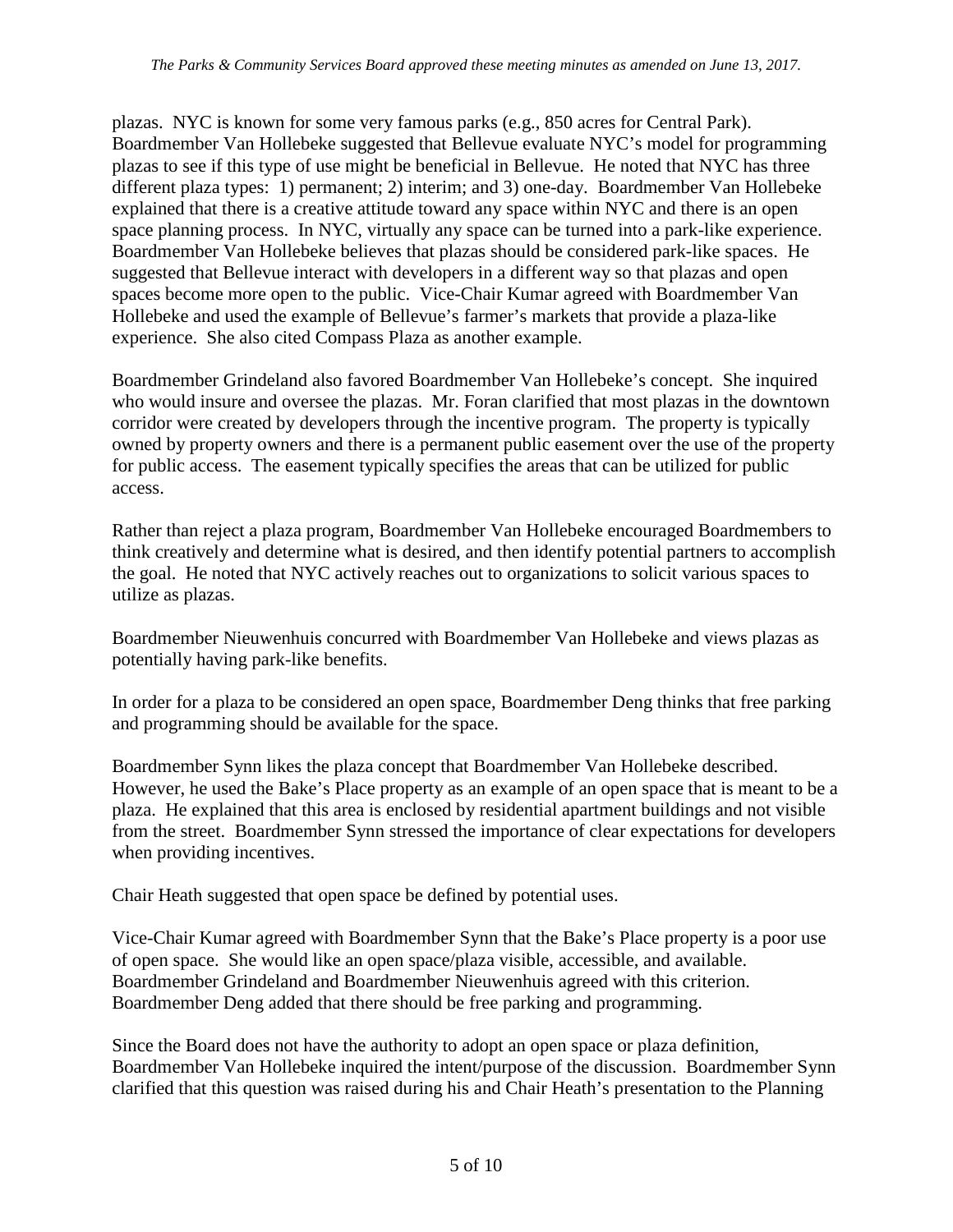Commission. The Planning Commission requested that the Parks Board determine what is acceptable for an open space or plaza.

Boardmember Van Hollebeke suggested that a plaza be defined as an active local destination that is publicly accessible, open to community use (programming), and complements the architecture/history/intent of the surrounding community. Chair Heath added that the space should be publicly accessible and visible.

Mr. Foran cautioned Boardmembers about confining their discussion around the Planning Commission's request. He suggested that Boardmember Van Hollebeke's approach works well with or without the Planning Commission's involvement.

Boardmember Grindeland inquired if there is a definition for open space within Bellevue's municipal code. Mr. Foran is not familiar with such definition.

**Motion by Boardmember Nieuwenhuis and second by Vice-Chair Kumar to forward the following statement to the Planning Commission:** *For a plaza to be considered open space, it should be publicly visible, accessible, publicly or privately owned land that operates or is available for leisure, play or sport, or serves to protect or enhance the natural environment and is consistent with the desired uses of the community.* **Motion carried unanimously (7-0).**

By general consensus, Boardmembers elected Boardmember Synn as the Planning Commission liaison.

### B. Board Work Plan Items:

In addition to the two proposed policies and procedures that were included in the Board packet, Chair Heath distributed two handouts: 1) Work Plan Council Reporting Policy-Draft; 2) Work Plan Education Policy-Draft. Boardmember Grindeland requested that these types of materials be distributed to staff in a timely manner so that they can be forwarded to Boardmembers *(Boardmembers Grindeland and Van Hollebeke did not have a copy of the handout for the meeting)*.

Chair Heath noted that the Board Retreat included a discussion about educational opportunities. His expectation for the Education Policy is that: "All Parks & Community Service Boardmembers should be educated about Parks & Community Services." He noted that the education will allow for diversity and strengths. The process should be open and flexible.

Boardmember Synn favors a policy that can be voted on versus something that is changing. Mr. Smith noted that Board policies are typically set by Council, while Board procedures are typically set by the Board (i.e., bylaws).

Vice-Chair Kumar expressed confusion with the objective of the proposed policies. She would like individual Boards/Commissions to have flexibility in setting their own procedures and does not think the Parks Board should dictate how others operate. She also wants to be cohesive with policies that have already been adopted.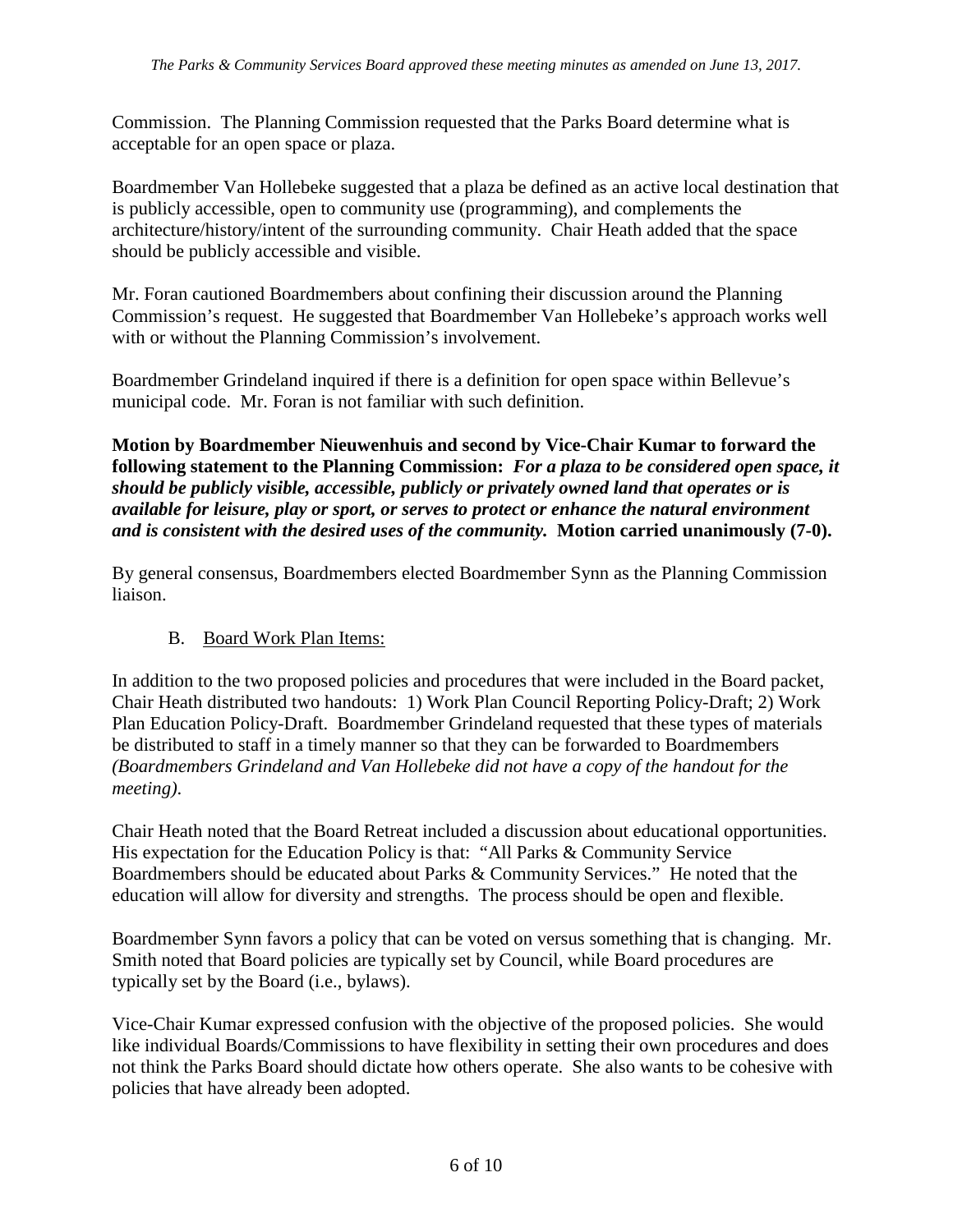Mr. Smith showed a matrix of the Parks Board's Work Plan that helps staff prepare the meeting agenda each month. This matrix includes some educational items as well as reoccurring items (e.g., Budget, Human Services Needs Update, etc.). Mr. Foran clarified that some work plan items are educational and do not required Board action. Mr. Smith noted that typically agenda items are discussed at pre-meetings with the Board Chair and Vice-Chair. If an agenda topic is identified at a pre-meeting, it is typically added to the next meeting agenda or to the Parks Board's Work Plan matrix.

• Board Bylaws

# *Discussed below.*

• Board Reporting to Council

Chair Heath inquired if a Parks Board representative should be selected on an ad hoc basis or if the Chair/Vice-Chair should be selected to attend the City Council meetings to provide the quarterly Parks Board report. He suggested that the Parks Board approve/vote on what is presented at the Council meetings (including the written report). Mr. Foran suggested that the Chair also communicate the report content to the Parks Board Council Liaison, prior to reporting the information to City Council. Overall, Boardmembers concurred that the Parks Board should vote on the topics that are presented in the report

• Liaison(s) to other Boards/Commissions

Boardmembers requested that staff contact other staff liaisons semi-annually and request that staff liaisons alert the Parks & Community Services Board staff liaison if items on their agenda might be of interest to the Parks & Community Services Board.

### **Motion by Boardmember Synn and second by Boardmember Deng to approve the following procedures:**

- o **Board and Commission Liaisons**
- o **Board Visioning and Planning**
- o **Work Plan Council Reporting**
- o **Work Plan Education**

### **At the question, motion carried unanimously (5-0).**

In regards to the Parks Board Bylaws, Boardmember Synn expressed his frustration that Boardmember Grindeland met with the City Clerk's Office and Assistant City Attorney to review the Bylaws without inviting him and Boardmember Van Hollebeke to attend, particularly since they were part of the subcommittee. Boardmember Synn suggested that review and/or approval of the Bylaws be postponed until the subcommittee has had an opportunity to meet and review the recommended changes. Staff clarified that all Board comments were received and reviewed at the February 14, 2017 Parks Board meeting.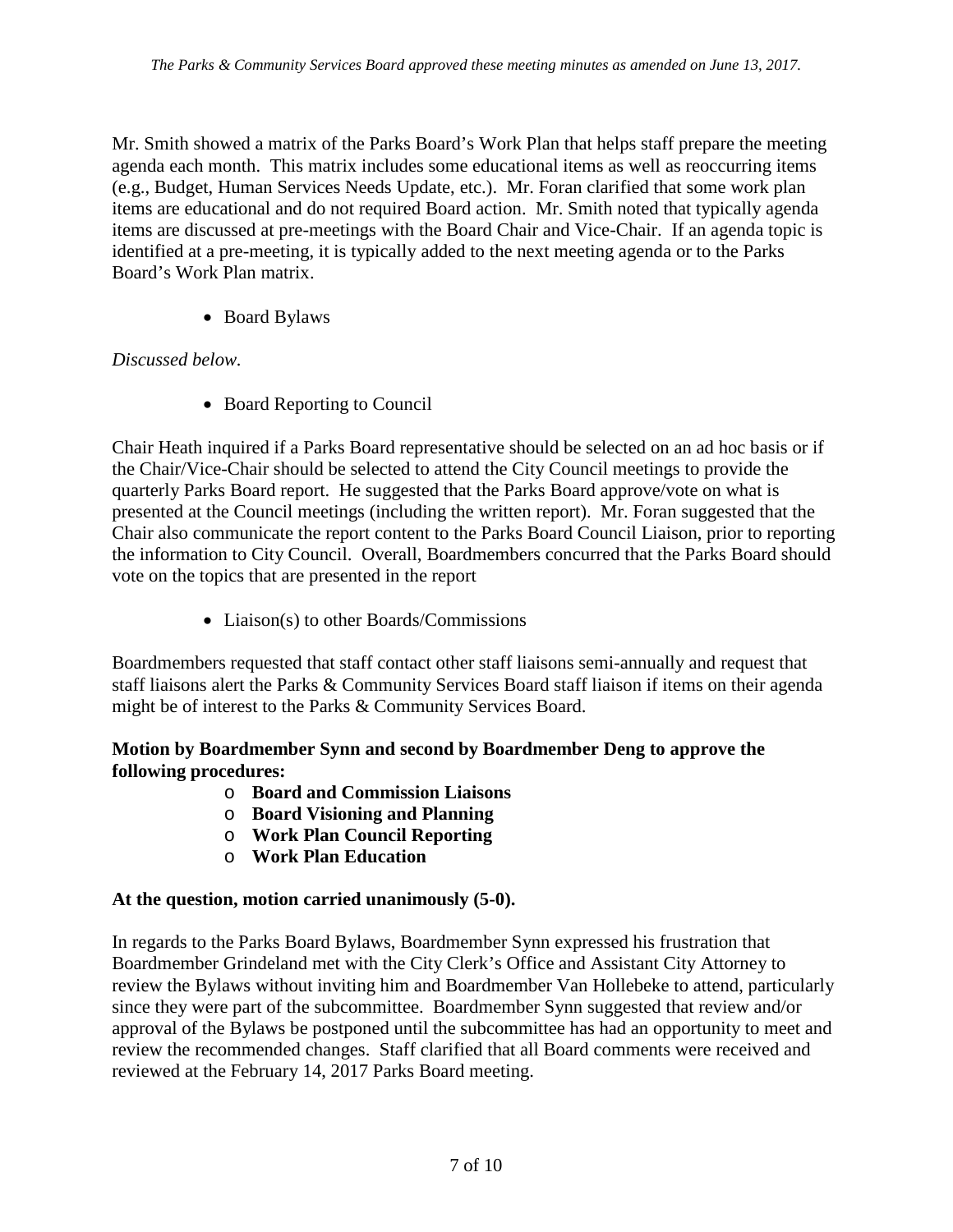#### **Motion by Boardmember Nieuwenhuis and second by Boardmember Synn to postpone review and/or approval of the proposed Parks Board Bylaws until the subcommittee has an opportunity to meet and review said Bylaws. Motion carried unanimously (5-0).**

• Board Visioning & Planning

#### *Discussed above.*

• Education

#### *Discussed above.*

• Other Work Plan Items

Chair Heath noted that Board elections will be conducted at the June 13, 2017 meeting. He encouraged the future Board Chair to continue the transparent, flexible platform that has been created. He noted that he plans to provide a PowerPoint presentation at the next Board meeting regarding what the Board has done in the past year. Chair Heath would like all Boardmembers to be able to provide input when meeting agendas are being created. Mr. Smith reminded Chair Heath that staff typically coordinates with the Board Chair and Vice-Chair to set the meeting agenda. Mr. Smith requested that Boardmembers be mindful when making decisions because there are often times many other contributing factors to consider (e.g., timing, flexibility, etc.).

#### **Motion by Boardmember Synn and second by Boardmember Nieuwenhuis to extend the meeting until 8:40 p.m. Motion carried unanimously (5-0).**

Boardmember Van Hollebeke requested a staff update regarding the regional aquatic center. He also requested that an update be provided regarding options available for funding Capital Improvement Projects and land acquisitions.

Boardmember Synn would like the vision and strategy for community services added to a future meeting agenda. He also thinks that Boardmembers should have been kept informed about the Eastgate Homeless Shelter proposal and the multicultural center. Mr. Foran noted that the Diversity Advantage Plan staff is currently managing these items/discussions.

Boardmembers concurred that the following agenda items should be included in the June 13, 2017 Parks Board meeting:

- o Community services strategy and vision discussion.
- o Discussion about how to handle emergency changes to the meeting agenda.
- o Elections.
- o Chair Heath's PowerPoint presentation.
- o Board liaison discussion.

Mr. Foran suggested that staff provide an educational session about community services, prior to the strategy/vision discussion.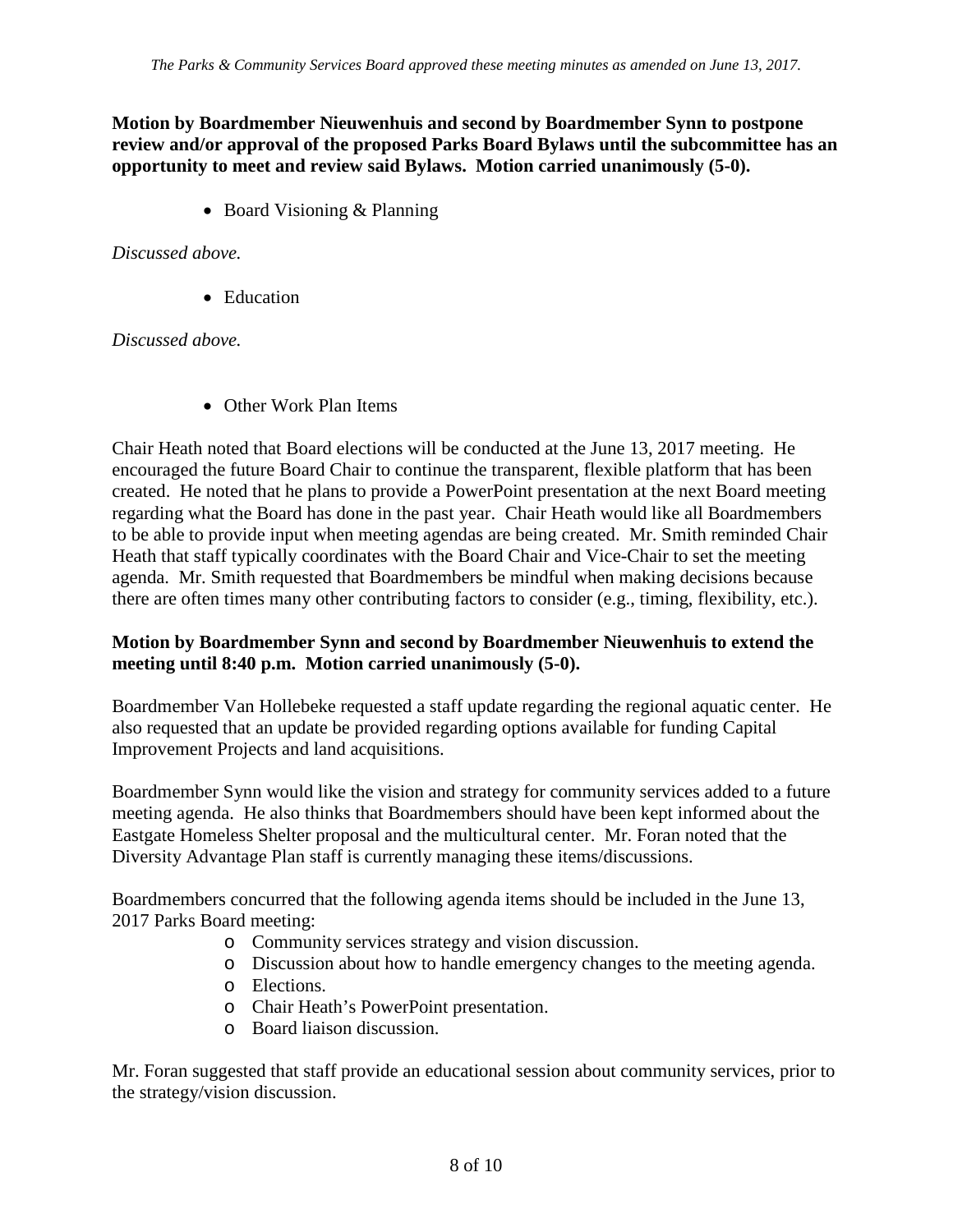### **Motion by Boardmember Synn and second by Boardmember Nieuwenhuis to extend the meeting until 8:45 p.m. Motion carried unanimously (5-0).**

Boardmember Nieuwenhuis inquired when the bylaws will be reviewed. Chair Heath explained that no other Boards/Commissions are working on their bylaws so there is no deadline or sense of urgency to complete them.

#### **Motion by Boardmember Synn and second by Vice-Chair Kumar to approve the following agenda items for the June 13, 2017 Parks Board meeting:**

- o **Community services strategy and vision discussion.**
- o **Discussion about how to handle emergency changes to the meeting agenda.**
- o **Elections.**
- o **Chair Heath's PowerPoint presentation.**
- o **Board liaison discussion.**

### **At the question, motion carried unanimously (5-0).**

### 11. **NEW BUSINESS:**

*None.*

### 12. **OTHER COMMUNICATIONS:**

- A. Memo from Parks staff re TRACKS overnight camping event
- B. Letter regarding James McClain
- C. Email regarding Bellevue Skatepark
- D. Email regarding cricket
- E. Thank you notes re youth sports camps

### 13. **INFORMATION:**

- A. List of upcoming Parks special events
- B. Next regular Parks Board meeting—June 13, 2017